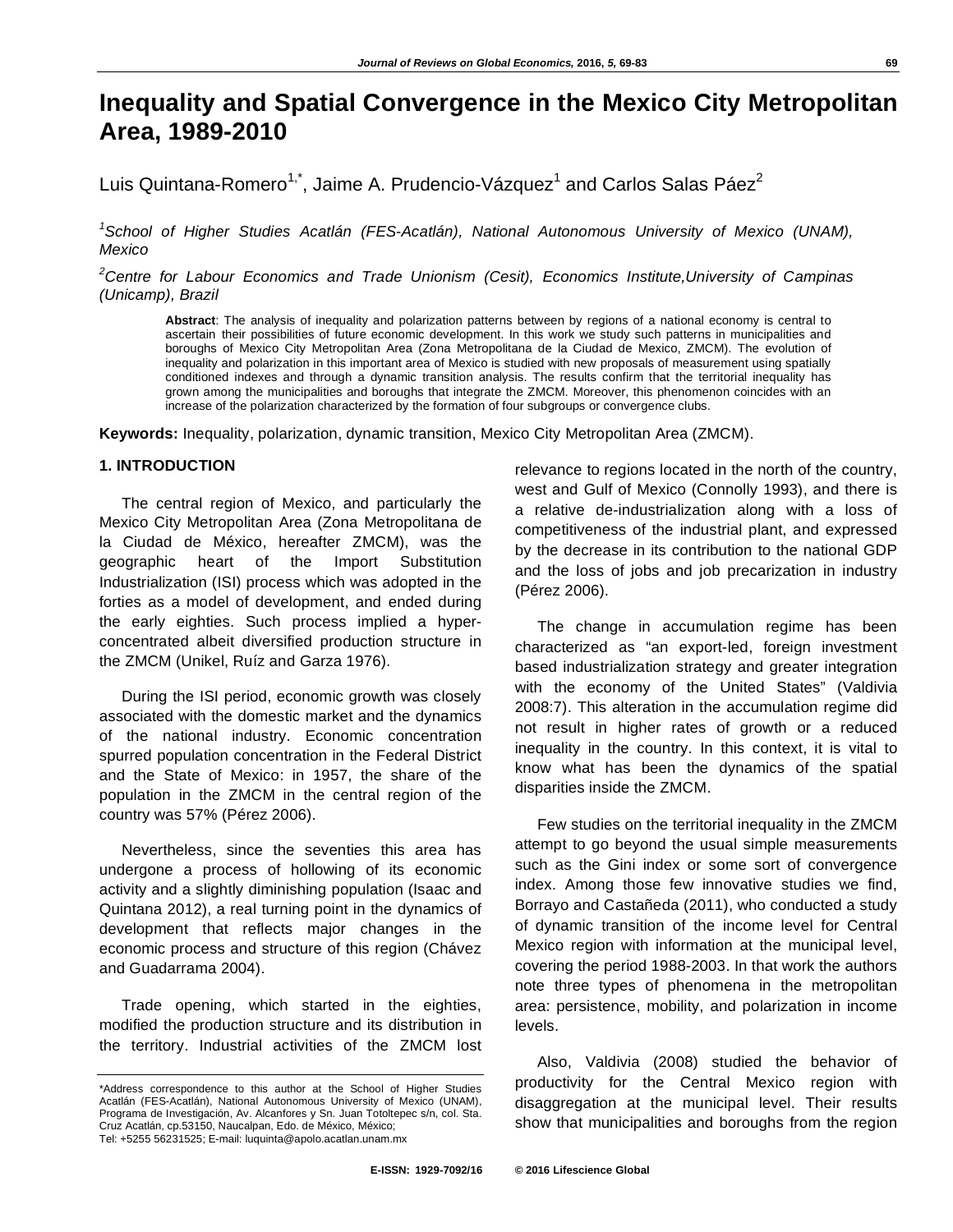went from a unimodal distribution in 1998 to one with three modes in 2003, suggesting that the region maintains a process of polarization between rich and poor regions.

This paper presents a study of the inter-territorial spatial inequality for the municipalities in the ZMCM, extending the period of analysis in relation to previous studies and incorporating polarization and inequality measurements that are complementary to the dynamic transition analysis. We demonstrate that inequality has increased within municipalities and boroughs of the ZMCM in Mexico, and this phenomenon concurs with a rising polarization. We use an assorted set of indexes measuring income inequality and polarization. In fact, using a dynamic transition analysis, it is shown that such the polarization process is characterized by the formation of four sub-groups or convergence clubs.

In the period from 1989 to 2010, we can separate at least three distinct subperiods, based on in the behavior of the calculated indices: from 1989 to 1995, in which inequality describes an upward behavior; a second period, from 1995 to 2006, in which inequality continues to rise but a slower pace; and a third period, from 2006 to 2009, where inequality is growing rapidly.

We construct two groups and show an increase of the polarity as by the end of the period polarization increased between 20 and 28%. Three sub-periods can be distinguished: 1989-1995, in which polarity increases with oscillations; 1995-2006, where polarity unquestionably rose; and 2006-2010, where polarity grew rapidly.

Analysis of the shape of the distribution reveals that most municipalities and boroughs exhibited a per capita income lower than the average, even though there exist municipalities where the difference in the income level is up to 10 times the metropolitan area average. The number of municipalities and boroughs that have per capita income below the average rose through the period. A divergent pattern in the middle and upper income is clearly visible, and a strong persistence in low-income levels became evident, whereas no kind of global convergence among municipalities and boroughs of the ZMCM was found; instead we found local convergence processes or clubs.

The work is divided into six sections including this Introduction. The second section reviews theoretical aspects of economic growth and inequality. In the third section we discuss standard measures of inequality followed by an analysis of the external shape of the distribution and dynamic transition. In the in the fourth section we present some stylized facts on the evolution of per capita income of the ZMCM, while the results are analyzed and discussed in the fifth section, ending with some concluding remarks.

## **2. THEORETICAL NOTES ON ECONOMIC GROWTH AND INEQUALITY**

Growth and inequality are intimately related phenomena; they appear at each scale of spatial analysis and with different intensities. The link between growth and inequality on a regional basis was first examined using the growth poles theory of Perroux (1950) and the proposals of a circular cumulative causation process of Gunnar Myrdal (1957). Nevertheless, the prevailing model used to discuss the territorial inequality has been the Solow (1956) growth model, which in its standard version is totally opposed to the "disequilibrium" arguments of Perroux and Myrdal.

For neoclassical economics, two economies or regions with a different degree of development will tend to converge over time and achieve the same level of per capita income (Barro 1991; Sala-i-Martin 1996; Rosende 2000; Sánchez 2009; Maier and Trippl 2009). Even if, from the neoclassical perspective, thousands of regressions have been estimated, the evidence is not conclusive. On the contrary, numerous empirical studies do not validate the convergence hypothesis at the regional level (Garnick 1990; Blanchard and Katz 1992; Carlino 1992; Mallick 1993; Crihfield and Panggabean 1995; Glaeser, Scheinkman and Shleifer 1995; Drennan 1996; Vohra 1996; Drennan and Lobo 1999).

Some more sophisticated versions have emerged that can relax some of the traditional neoclassical assumptions, by the incorporation of new variables into the standard production function and attempt to explain differentials in growth rates between distinct economies. This has been done by Robert Lucas (1988) and Romer (1990) using human capital theory, $<sup>1</sup>$ </sup> and by Krugman (1991) using the New Economy Geography considering imperfect markets, and the role of the agglomeration economies in economic development.

l

 $1$ Lucas and Romer's arguments are proved to be a consequence of accounting identities with no theory support (Felipe and McCombie 2015).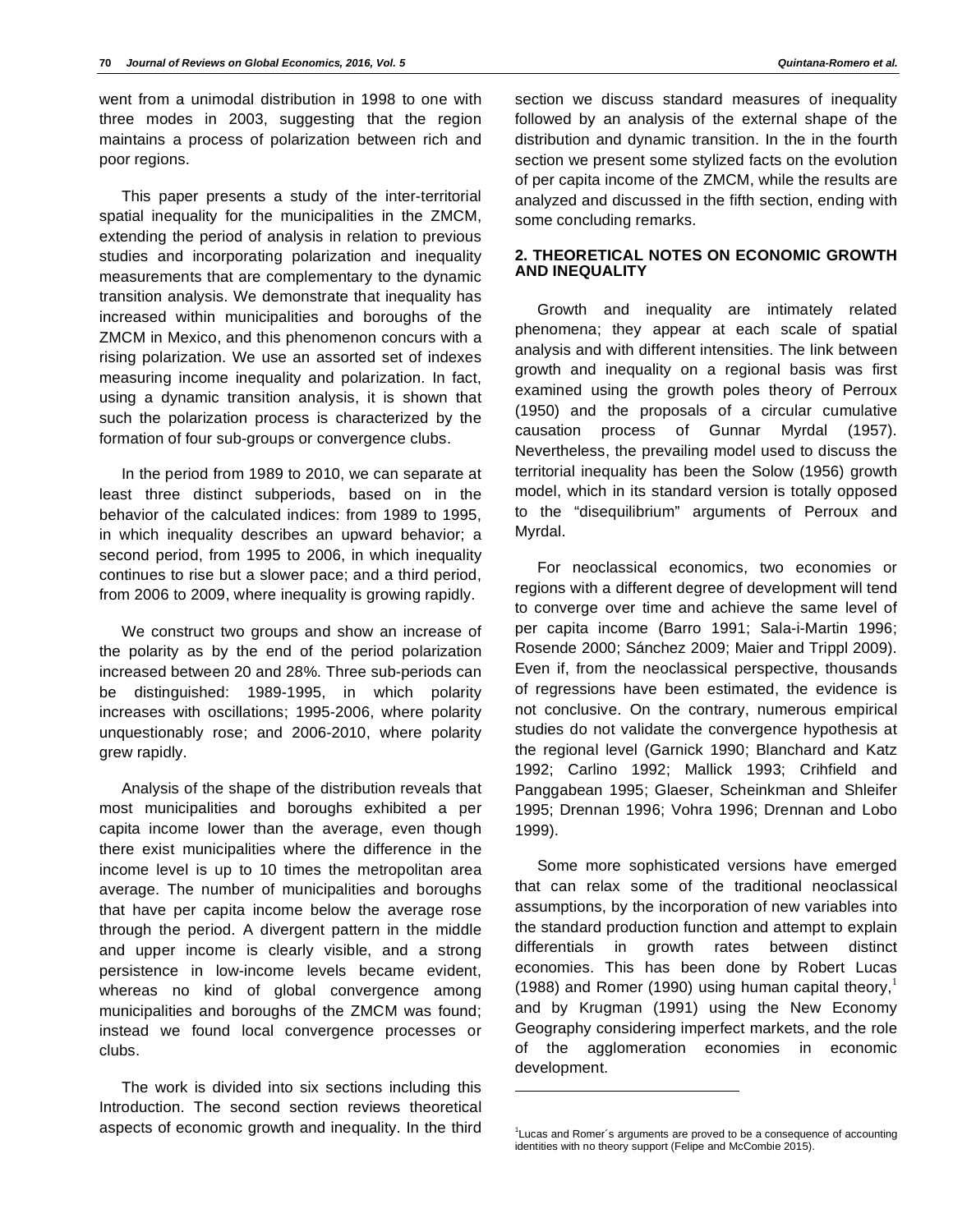One of the main critical contributions to the study of the processes of territorial inequality is the one that proposes the existence of convergence clubs, i.e., the clustering of inequality reduction processes in specific concentration poles (Ben-David 1994; Quah 1996a; Galor 1996). Quah´s critique (Quah 1993; Quah 1996a; Quah 1996b; Quah 1997) points out that the empirical estimations of the convergence equations are a Galtontype fallacy as they do not consider the complete distribution of income among regions. For Quah, the dominant feature of the territorial dynamics of income between regions is persistence, immobility, and polarization.

This paper builds on the Quah's approach to analyze the complete distribution of per capita income using stochastic kernels.

### **3. SPECIFIC MEASURES OF INEQUALITY, EXTERNAL SHAPE OF THE DISTRIBUTION AND DYNAMIC TRANSITION**

In order to quantify regional polarization, we can use three different sets of inequality indicators (Ezcurra and Rodriguez-Pose 2009); 1) standard measures of inequality, 2) a specific measure of polarization proposed by Esteban and Ray (1994) and 3) nonparametric methods to measure polarization: the external shape of the distribution and the distribution mobility.

### **i. Specific Measures of Inequality**

The standard measures of dispersion are the prevalent method to capture inequality, they synthesize in a scalar, information on the behavior of the distribution of the variable (in this case, the measure of average per capita income). We will use the following four indexes:

- The coefficient of variation, *c*.
- Gini index, *G*.
- Generalized entropy measures,  $GE(θ)$ .
- Atkinson indexes, *A()*.

The coefficient of variation (*c*) is shown in expression (1):

$$
c = \frac{\sqrt{\sum_{i=1}^{n} p_i (x_i - \mu)^2}}{\mu}
$$
 (1)

Where:

$$
\mu = \sum_{i=1}^n p_i
$$

 $p_i$  = share of the population of a region *i* in a given year

### $x_i$  = measure of per capita income

The Gini index (*G*) is the ratio of the area between the Lorenz curve and the line of equal distribution and can be written as shown in expression (2).

$$
G = \frac{\sum_{i=1}^{n} \sum_{i=1}^{n} p_i p_j |x_i - x_j|}{\mu}
$$
 (2)

Generalized entropy measures, *GE(θ)*, shown in expression (3), satisfy several properties that help to perform different decompositions on the total inequality.

$$
GE(\theta) = \begin{cases} \sum_{i=1}^{n} p_i \ln \left( \frac{\mu}{x_i} \right); \theta = 0\\ \sum_{i=1}^{n} p_i \left( \frac{x_i}{\mu} \right) \ln \left( \frac{x_i}{\mu} \right); \theta = 1 \end{cases}
$$
(3)

Atkinson indexes,  $A(\varepsilon)$ , whose formula is shown in (4), come from a social welfare function and allow to quantify the welfare loss associated with the dispersion of income.

$$
A(\varepsilon) = \begin{cases} 1 - \left[ \sum_{i=1}^{n} p_i \left( \frac{x_i}{\mu} \right)^{1-\varepsilon} \right]_{-\varepsilon}^{\frac{1}{1-\varepsilon}}; \varepsilon \neq 1 \\ 1 - \prod_{i=1}^{n} \left( \frac{x_i}{\mu} \right)^{p_i} \varepsilon = 1 \end{cases}
$$
(4)

As remarked by Ezcurra and Rodríguez-Pose (2009) these formulations of standard inequality measures take into account the different sizes of territorial units. These four measures of inequality also satisfy the Lorenz dominance criteria

# **ii. Specific Measure of Polarization**

We will use an index proposed by Esteban and Ray (1994) to estimate a measure of polarization between groups. The degree of polarization P<sup>ER</sup> of a distribution *f* for a given number of groups -*m*- is given by: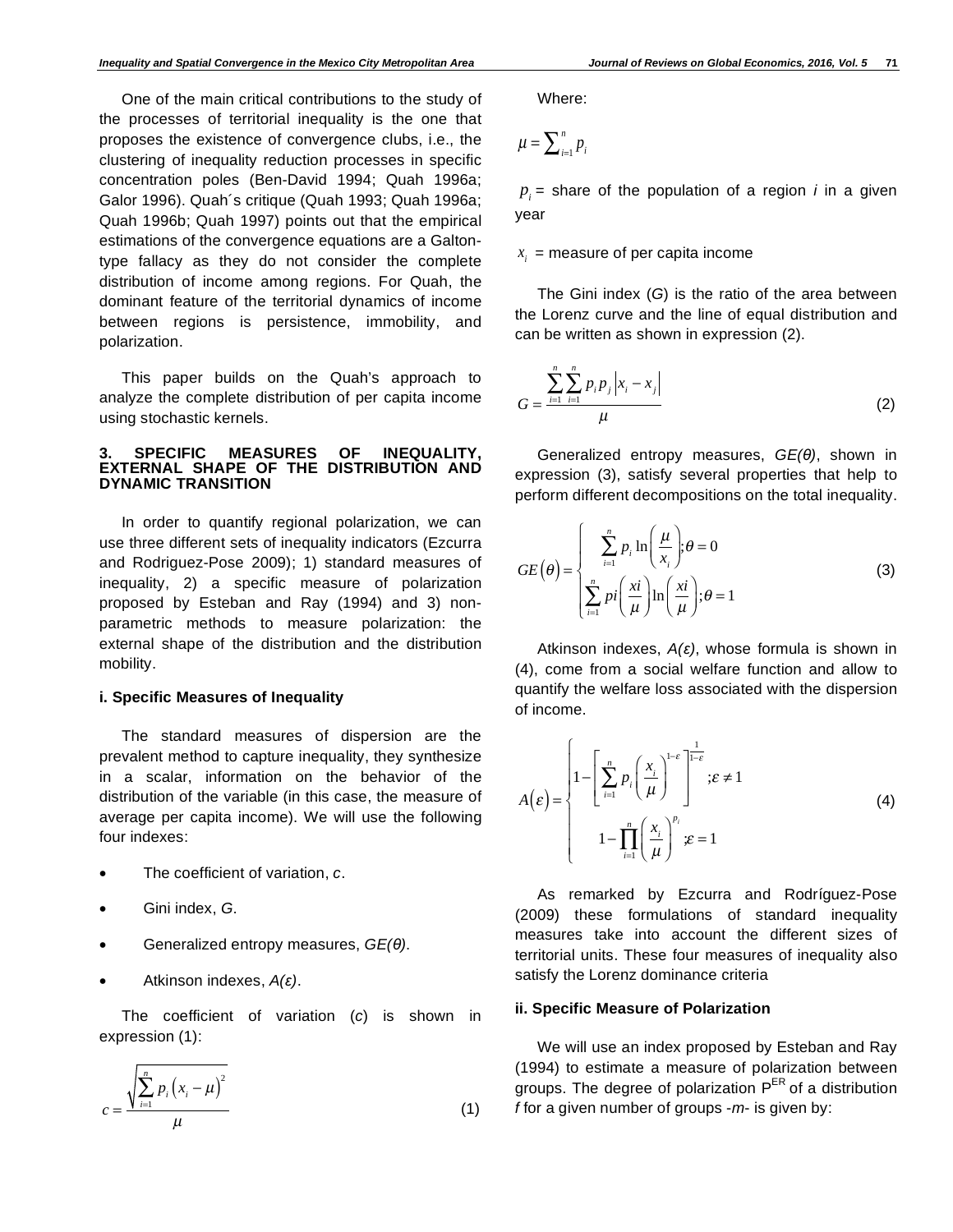$$
P^{ER}(f, \infty, p) = \sum_{j=1}^{m} \sum_{k=1}^{m} p_j^{1+\alpha} p_k |\mu_j - \mu_k|
$$
 (5)

where:

 $\mu$  = average per capita income of group j normalized by the sample mean

 $\mu_k$  = average per capita income of group k normalized by the population share of group k in total sample

 $\alpha \in [1, 1.6]$  parameter reflecting the sensitivity to polarization

The groups are generated with the algorithm proposed by Davies and Shorrocks (1989), which makes possible to find the optimal partition of the series (p\*) that minimizes the value of the Gini inside the groups so that the Esteban and Ray index in its generalized form is:

$$
P^{EGR}(f, \alpha, p^*, \beta) = P^{ER}(f, \alpha, p^*) - \beta[G(f) - G(p^*)]
$$
 (6)

# **iii. Non-Parametric Methods of Polarization**

Quah develops and implements an alternate methodology called *dynamic transition approach* whose advantage is that it does not assume any a priori probability distribution (Quah 1993) as frequently used models do assume. This approach allows the study of the evolution of the concentration of income around two or more mode points.

The pervasive method to identify the shape of the distribution is the smoothing kernels, whose density distribution function is:

$$
f\left(x\right) = \frac{1}{h} \sum_{i=1}^{n} p_i K\left(\frac{x - x_i}{h}\right) \tag{7}
$$

where:

K= Kernel function

h= smoothing parameter

### pi = share of the population of the region i

The kernel estimation method described is static and does not consider the possible movements experienced by a region over time. Therefore, it is necessary to approach the inside distribution dynamics. We once more abide by Ezcurra and Rodríguez-Pose (2009), who collect contributions from the work of Quah on inside distribution mobility.

The distribution of per capita income in a set of regions for a given period t has a probability function,  $\phi$ , so the task consists of finding the rule that describes such process in time,  $\{\phi_{i}, t\geq 0\}$ , basically the aim is to find the probability that a region goes from one income group to another over time. Straightforwardly, is a first order autoregressive process, such that:

$$
\phi_{t} = T^{*}(\phi_{t-1}, u_{t}) = T_{u_{t}}^{*}(\phi_{t-1})
$$
\n(8)

where T<sup>\*</sup> is an operator that "maps" probabilities computed in t-1 and  $u_t$  are random disturbances, which for convenience are included within the operator  $T_{_{\boldsymbol{\mathsf{u}}_i}}^{^{*}}$  . If space data of the considered economies is discretized,  $T_{\scriptscriptstyle \mu_{\scriptscriptstyle \rm f}}^{*}$  it becomes a transition probability matrix and if it does not change over time the expression (8) can be written as a finite homogeneous Markov chain in time:

$$
\phi_{t+1} = M' \phi_t \tag{9}
$$

And if for all  $s \ge 1$ , it is truth that:

$$
\phi_{t+s} = \left(M^s\right) \phi_t \tag{10}
$$

The limit of this equation is the *ergodic distribution*, i.e., the distribution behavior in the long term. Since no optimal method to define groups or states in the transition matrix exists, ultimately the choice depends on the researcher´s selections.

# **4. SOME STYLIZED FACTS OF THE ZMCM**

The Mexico City Metropolitan Area (Zona Metropolitana de la Ciudad de México, ZMCM) contains 76 administrative units of three Mexican states: Hidalgo, Estado de México and Distrito Federal (Figure **1**). It includes 16 boroughs and 60 municipalities and account for only 0.4% of the country´s area. In this metropolitan area, the most populous municipalities in the country are located, Iztapalapa in the Distrito Federal and Ecatepec de Morelos in the Estado de México. Furthermore, this metropolitan area is composed of the most dynamic peripheral municipalities regarding population growth (CONAPO 2005) as Chicoloapan, Tecámac, Huehuetoca, Cuautitlán, Ixtapaluca and Tezoyuca in the Estado de México recorded growth rates above five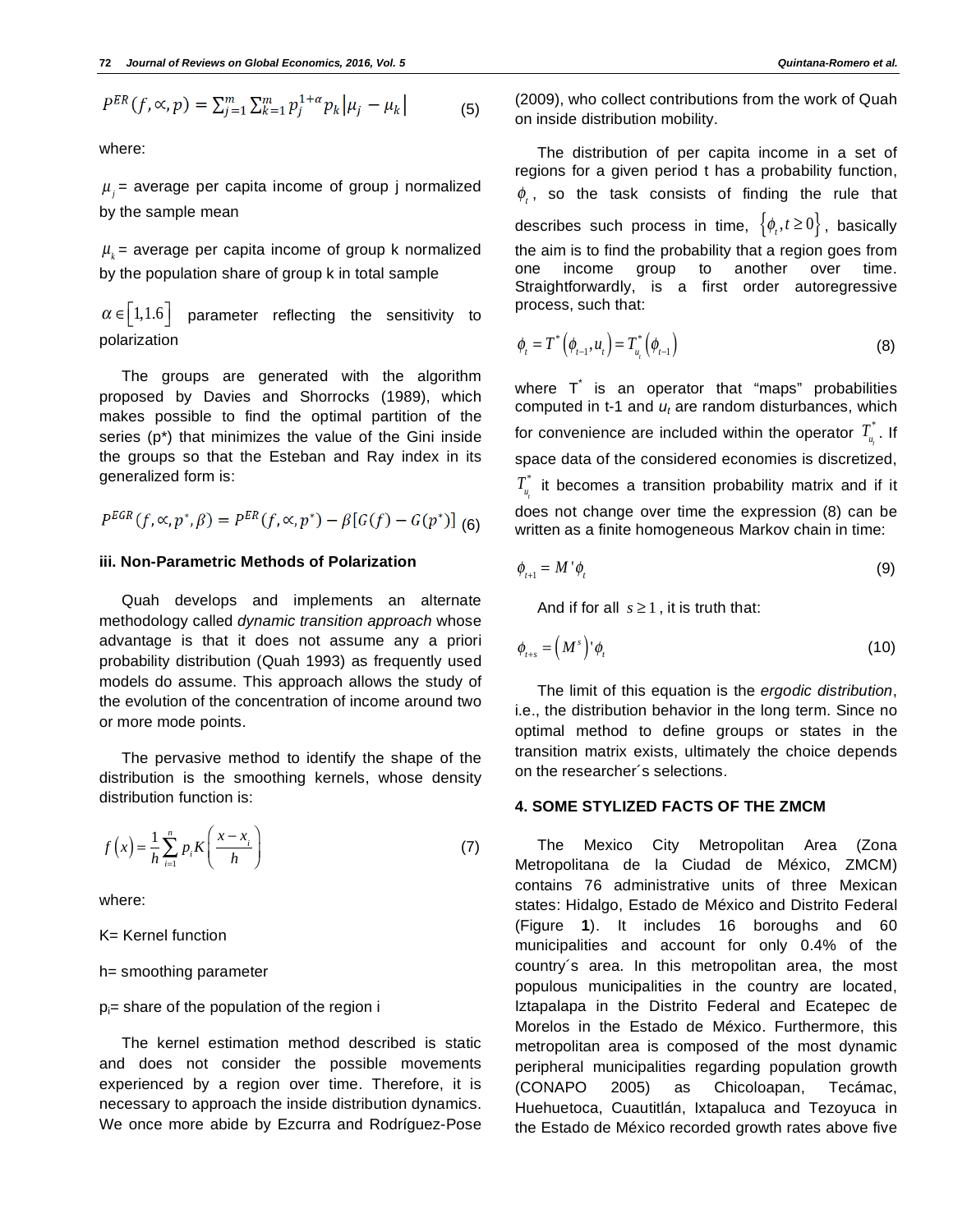

**Figure 1:** Mexico City Metropolitan Area.

Source: Authors' calculations based on INEGI-Marco geoestadístico nacional.

| <b>Territorial area</b> | 1990-1995 | 1995-2000 | 2000-2005 | 2005-2010 |
|-------------------------|-----------|-----------|-----------|-----------|
| ZMCM                    | 2.13      | .24       | 0.9       | 0.9       |
| Nacional                | 1.78      | .42       | 1.09      | 0.84      |

**Table 1: Average Annual Population Growth Rate of the ZMCM** 

Source: Author´s calculations based on German-Soto (2014), CONAPO and *Censos de población y vivienda*, INEGI.

percentage points between 2000 and 2005. The behavior of the population growth in ZMCM since 1990 appears in Table **1**, which highlights the slowdown occurred in the 1990-1995 and 1995-2000 quinquenniums and the stabilization during the last two periods: 2000-2005 and 2005-2010.

About one-fifth of the total national population lives in the area considered, as shown in Table **2**. The behavior within the administrative units of the metropolitan area is varied, as shown in Tables **3** and **4**, which present the five municipalities with highest population growth and greatest population share, respectively. The average growth rate for the period for these municipalities is more than five percentage points between 1990-2010 while the most dynamic period is

the last five years, 2005 to 2010. The highest population share of the metropolitan area are in Iztapalapa and Ecatepec de Morelos, which together account for nearly one-fifth of the total population of the study area in 2010.

In economic terms, the metropolitan area generated close to a quarter of the national value added in 2008, although its share has been falling for more than a decade ago, it is still considerable (Table **5**). Essentially half of the value added in the services sectors nationally is produced in the ZMCM. The weight of the secondary sector has dropped significantly in a decade, from representing roughly a fifth of national production in 1998 to barely exceeds one-tenth of the production in this sector in 2008. The employment to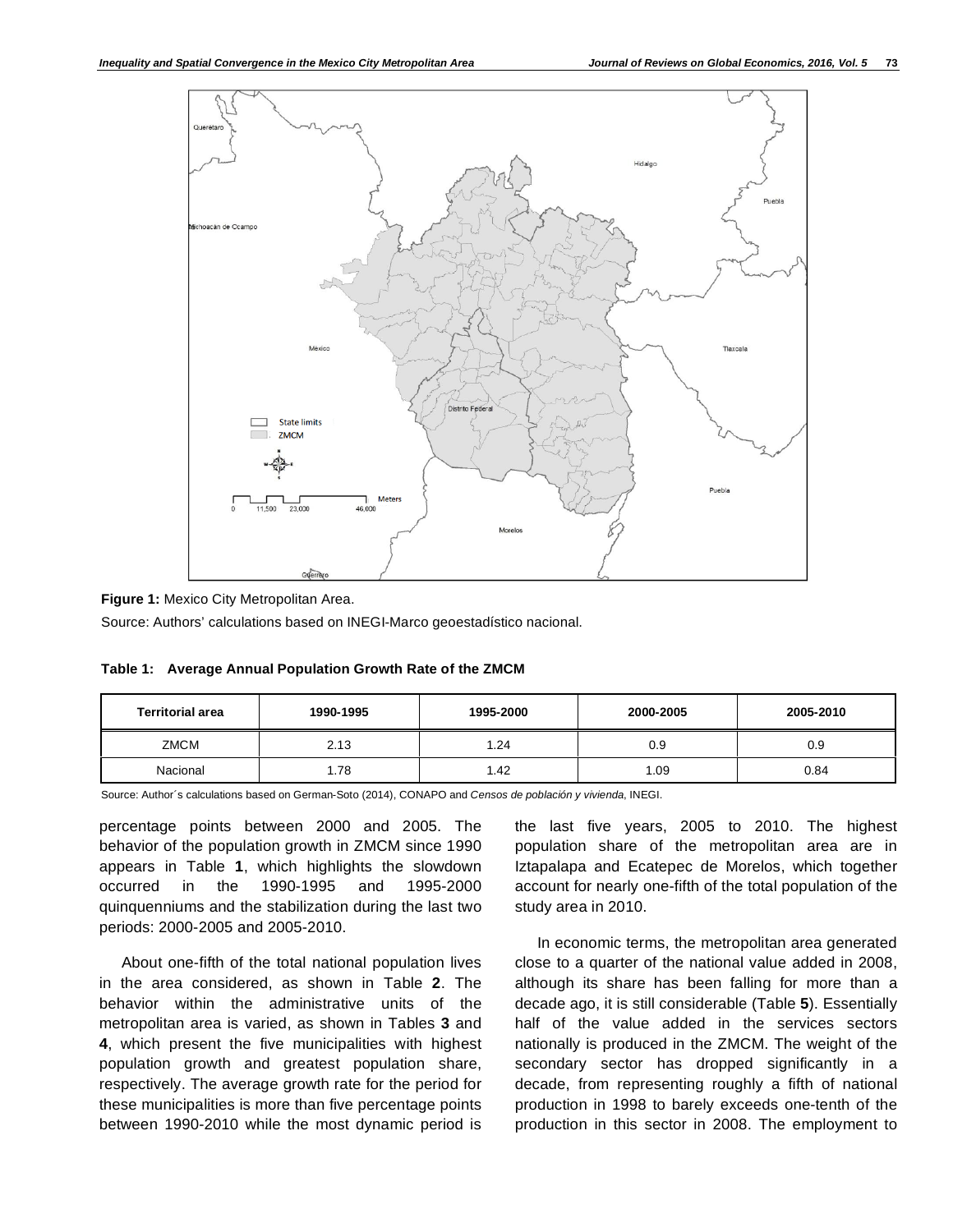| <b>Territorial area</b> | 1990  | 1995  | 2000  | 2005  | 2010  |
|-------------------------|-------|-------|-------|-------|-------|
| ZMCM                    | 18.53 | 18.86 | 18.69 | 18.51 | 18.56 |
| Estado de México        | 12.13 | 12.63 | 13.08 | 13.48 | 13.87 |
| Distrito Federal        | 10    | 9.31  | 8.83  | 8.48  | 8.16  |
| Hidalgo                 | 2.33  | 2.34  | 2.32  | 2.28  | 2.25  |

**Table 2: Percent of National Population in the ZMCM** 

Source: authors' own calculations based on CONAPO and *Censos de población y vivienda*, INEGI.

**Table 3: Municipalities with Highest Population Growth Rate in the ZMCM, Percentage** 

| <b>Borough/municipality</b> | 1990-1995 | 1995-2000 | 2000-2005 | 2005-2010 | 1990-2010 |
|-----------------------------|-----------|-----------|-----------|-----------|-----------|
| Huehuetoca                  | 5.09      | 3.29      | 9.2       | 10.87     | 7.07      |
| Ixtapaluca                  | 6.44      | 9.66      | 7.59      | 1.73      | 6.31      |
| Tizayuca                    | 5.37      | 3.32      | 4.07      | 11.49     | 6.02      |
| Nextlalpan                  | 6.79      | 5.35      | 2.88      | 8.84      | 5.94      |
| Acolman                     | 4.71      | 2.37      | 4.69      | 12.13     | 5.91      |

Source: authors' own calculations based on CONAPO and *Censos de población y vivienda*, INEGI.

population ratio in this metropolitan area on the national total is about a quarter for all years listed in the next table.

The predominantly urban municipalities and boroughs that compose the ZMCM explain why the primary sector shows acute declines in employment and value added, the truly surprising fact is the

decrease in the production value of the agricultural sector nationally (Table **7**).

In the period 2003-2008 occurs the worst performance regarding value creation for the ZMCM: the secondary sector practically stagnated, while the primary and tertiary experienced negative ratesof growth. Despite the decrease in value creation in the

| Table 4: Municipalities and Boroughs with Highest Share of Population in the ZMCM, Percentage |  |  |  |
|-----------------------------------------------------------------------------------------------|--|--|--|
|                                                                                               |  |  |  |

| Borough/municipality | 1990 | 1995 | 2000 | 2005 | 2010 |
|----------------------|------|------|------|------|------|
| Iztapalapa           | 9.58 | 9.81 | 9.64 | 9.46 | 9.03 |
| Ecatepec de Morelos  | 7.83 | 8.42 | 8.82 | 8.77 | 8.23 |
| Gustavo A. Madero    | 8.15 | 7.27 | 6.72 | 6.2  | 5.89 |
| Nezahualcóyotl       | 8.07 | 7.13 | 6.66 | 5.93 | 5.52 |
| Naucalpan de Juárez  | 5.05 | 4.85 | 4.67 | 4.27 | 4.14 |

Source: authors' own calculations based on CONAPO and Censos de población y vivienda.

|  | Table 5: Percentage of Total National Value Added and Employment by Sector |  |  |  |  |
|--|----------------------------------------------------------------------------|--|--|--|--|
|--|----------------------------------------------------------------------------|--|--|--|--|

| <b>Sector</b> | 1998              |             | 2003              |             | 2008              |             |
|---------------|-------------------|-------------|-------------------|-------------|-------------------|-------------|
|               | <b>Employment</b> | Value added | <b>Employment</b> | Value added | <b>Employment</b> | Value added |
| Primary       | 0.34              | 0.4         | 0.27              | 0.07        | 0.12              | 0.02        |
| Secondary     | 21.5              | 19.39       | 18.91             | 13.56       | 16.78             | 10.23       |
| Tertiary      | 29.15             | 47.97       | 27.98             | 48.76       | 26.61             | 46.5        |
| Total         | 25.95             | 35.36       | 24.74             | 31.14       | 23.57             | 24.03       |

Source: Authors' calculations based on *Censos Económicos* 1999-2009.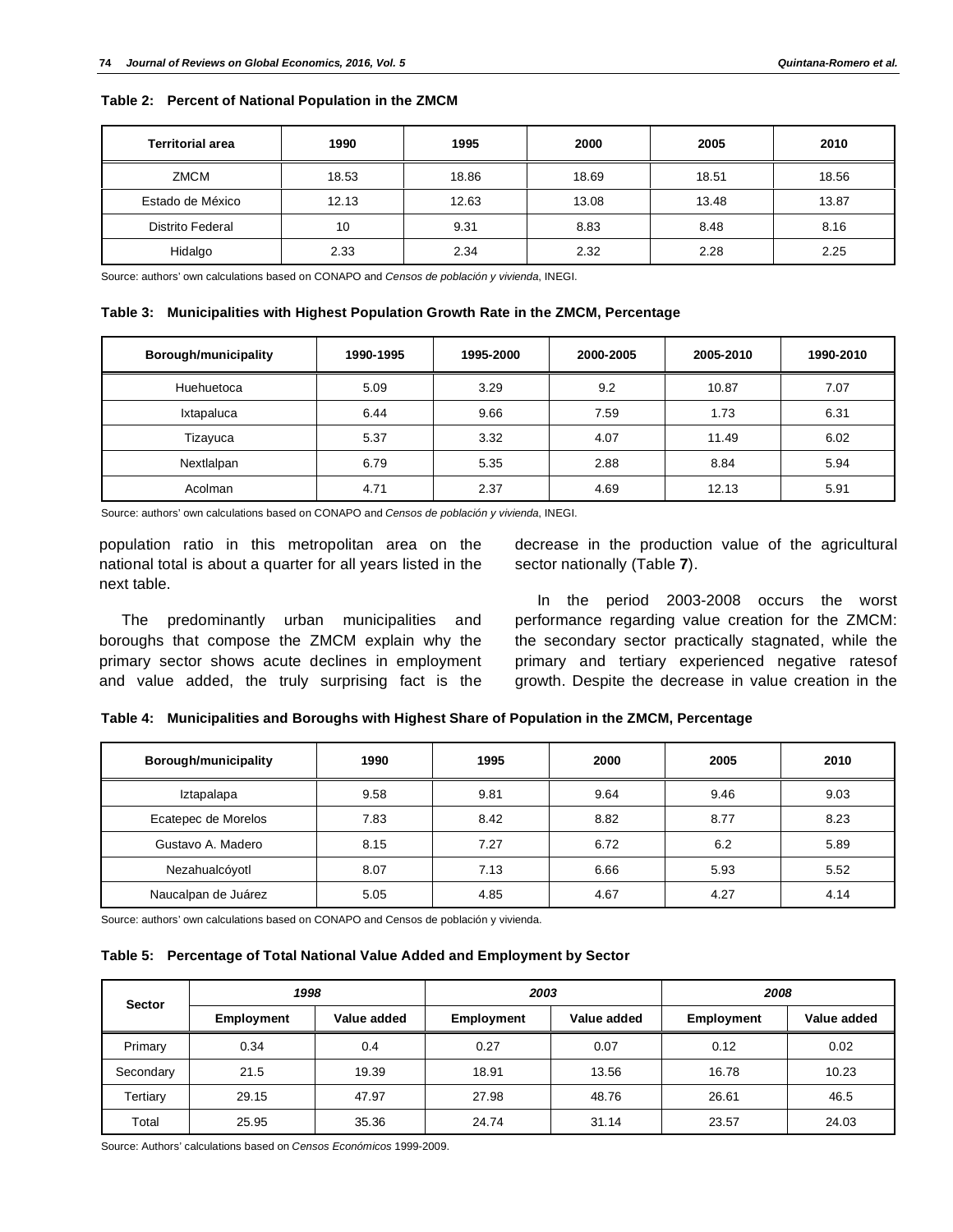|               | 1998-2003  |             | 2003-2008         |             | 1998-2008         |             |
|---------------|------------|-------------|-------------------|-------------|-------------------|-------------|
| <b>Sector</b> | Employment | Value added | <b>Employment</b> | Value added | <b>Employment</b> | Value added |
| Primary       | $-1.8$     | $-35.26$    | $-16.39$          | $-23.05$    | $-9.39$           | $-29.42$    |
| Secondary     | $-2.29$    | 1.89        | $-0.38$           | 0.05        | $-1.34$           | 0.97        |
| Tertiary      | 4.09       | 4.3         | 4.47              | $-4.89$     | 4.28              | $-0.4$      |
| Total         | 2.29       | 3.75        | 3.37              | $-3.73$     | 2.83              | $-0.06$     |

| Table 6: Average Value Added and Employment Growth Rate, ZMCM |  |  |  |  |  |  |
|---------------------------------------------------------------|--|--|--|--|--|--|
|---------------------------------------------------------------|--|--|--|--|--|--|

Source: Authors' calculations based on *Censos Económicos* 1999-2009.

**Table 7: Average Value Added and Employment Growth Rate, Total Economy** 

| <b>Sector</b> | 1998-2003         |             | 2003-2008         |             | 1998-2008         |             |
|---------------|-------------------|-------------|-------------------|-------------|-------------------|-------------|
|               | <b>Employment</b> | Value added | <b>Employment</b> | Value added | <b>Employment</b> | Value added |
| Primary       | 2.45              | $-8.65$     | $-1.73$           | $-2.68$     | 0.34              | $-5.71$     |
| Secondary     | 0.25              | 9.44        | 2.03              | 5.86        | 1.14              | 7.63        |
| Tertiary      | 4.94              | 3.96        | 5.52              | $-3.99$     | 5.23              | $-0.09$     |
| Total         | 3.27              | 6.42        | 4.38              | 1.39        | 3.82              | 3.87        |

Source: Authors´ calculations based on *Censos Económicos* 1999-2009.

tertiary sector, employment grew substantially, more than four percentage points. The growth of employment at the national level in the services sector between 1998-2008 is indeed even higher than that of the ZMCM while the period of 2003-2008, the national figures underwent a decrease similar to the one that was observed in the Metropolitan area. In short, the tertiary sector employs more people, but this addition of personnel does not contribute to raising the value added, measured in real terms.

The secondary sector has the opposite behavior: valued added generated in the metropolitan area during the period 1998-2008 increased at an average annual rate of almost one percentage point, whereas employment decreased at a rate of 1.3% annually, which could represent a shift in the labor force from the secondary (industrial) sector to the services sector, in some sort of outsourcing but in a precarious way. Nationally, in the decade 1998-2008, the secondary sector was the most dynamic as it reached an average annual growth rate of more than seven and a half percentage points, nearly double the economy growth as a whole. Nevertheless, employment growth in this sector amounts to only 20% of the services sector. The decline in the employment share of the secondary sector in the examined area is an evidence of the productive hollowing already referred.

A trend of workers being thrown out from the secondary sector into services in the study area is

evident when we look at the sectoral structure of the metropolitan area. The share of the services sector is significantly higher, accounting for two-thirds of the people employed in 1998 to almost four-fifths in 2008, whereas the share of value added is continuously close to 75% each year. Nationally, this has not happened, rather the ratio of the output produced by industrial activities has increased to more than half the value added in 2008; if we examine the share of people employed in this sector nationally it may be noticed a steady reduction in the weight of the employment created by industry, exactly opposite to the services sector performance, which accounts for over two thirds of people employed in 2008.

Nationwide, the relative importance of the ZMCM in output has decreased. Likewise, it also exhibits a lower dynamics of growth between 1998-2008 compared to the total national economy, only the services sector seems to approach the dynamics of domestic growth, albeit only in regards to job creation. On the other hand, some employment has moved from the secondary sector to the tertiary without the increase of the value yielded by the latter considerably at both national and metropolitan level, allowing us to venture the hypothesis that the service sector serves as an outlet for the shortage of jobs in the industrial economy.

### **5. EMPIRICAL RESULTS AND DISCUSSION**

The calculation of inequality and polarization measures proposed by Ezcurra and Rodríguez-Pose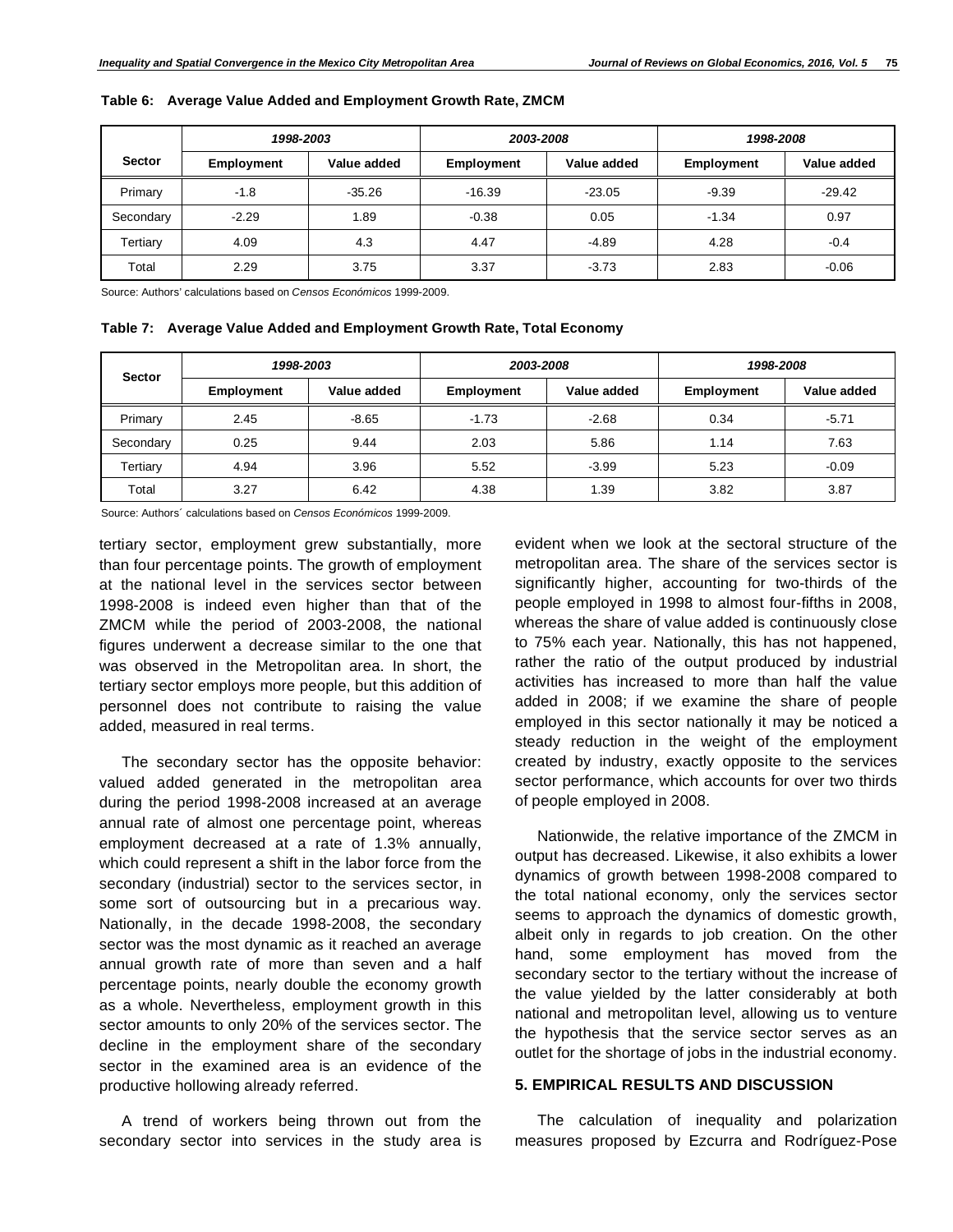

**Figure 2:** Inequality measures of gross domestic product per capita of the ZMCM, 1989-2010. (1989=1.0). Source: authors' own calculations based on Mendoza (2013), German-Soto (2005) and *Censos de población y vivienda*.

(2009) for the local environment of the ZMCM was conducted using the statistical package DASP for STATA developed by Araar and Duclos (2007). The measure of income in the territory is the gross domestic product per capita in 1989-2010.<sup>2</sup> Estimates for the total municipal population were performed using interpolation and projections based on information from CONAPO and the *Censo de Población y Vivienda* 2010.

# **i. Specific Measures of Inequality**

l

In the case of entropy, we follow Ezcurra and Rodriguez-Pose remarks and allow  $\theta$  to assume only the values of 0 and 1; while for  $\varepsilon$  in the Atkinson index we use the values 0.5, 1.0 and 1.5. The results of this set of indices are presented in Figure **2**. It is clear that regardless of the index used, inequality has increased in ZMCM at the end of the period considered: in 2010 all indices are above their initial values in 1989. But it is possible to acknowledge at least three distinct trends in

the behavior of these indexes. The first period runs from 1989 to 1995 in which inequality reveals a growing and accelerated behavior as shown by *c, G (1), A (0.5)* and to a lesser degree *G*. On the other hand, *G (0), A (1)* and *A (1.5)* show a reduction in inequality at the beginning of this sub-period, but from 1992 this behavior starts a U-turn.

The second sub period runs from 1995 to 2006. Inequality continues to increase but at a slower rate, and in some moments it seemed to decrease (*G (0), A (1.5))*. From 2006 to 2009 occurred again a discernible trend change in which all indexes without exception exhibit an increase in inequality. Our study period concludes with a minor reduction between 2009 and 2010, albeit clearly over the levels of 1989. Therefore, it is possible to state the intra-regional inequality level has increased among municipalities and boroughs in the ZMCM between 1989-2010. This increment (if we do not consider the values of the most volatile indexes, *A(1.5)* and *GE(1)*) moves between 13% (Gini index) and 29% (coefficient of variation).

### **ii. DER Polarization Index**

It has been pointed out that a decreasing inequality in per capita income of municipalities is compatible with increasing polarization, as the levels of per capita income can be concentrated around two or more average distribution behaviors, resulting in a decrease

 $2$ The lack of official GDP figures for municipalities in Mexico, was overcome by the use of some estimates. Briefly, the methodology used for constructing the missing data considered: 1) Implementation of lineal interpolation methods using Gross Value Added of Economic Census (1994, 1998, 2004 and 2008) at municipality level from Federal District, Mexican and Hidalgo states, to estimate distributional series during the period 1994-2010. 2) Estimations from (1) were applied to the GDP State series estimations of German-Soto (2005 y 2015) to obtain GDP at municipality level that are equivalent to the GDP series at state level of German-Soto (2005 y 2015). A complete discussion of the methods and their limits can be found in Mendoza (2013:143-176).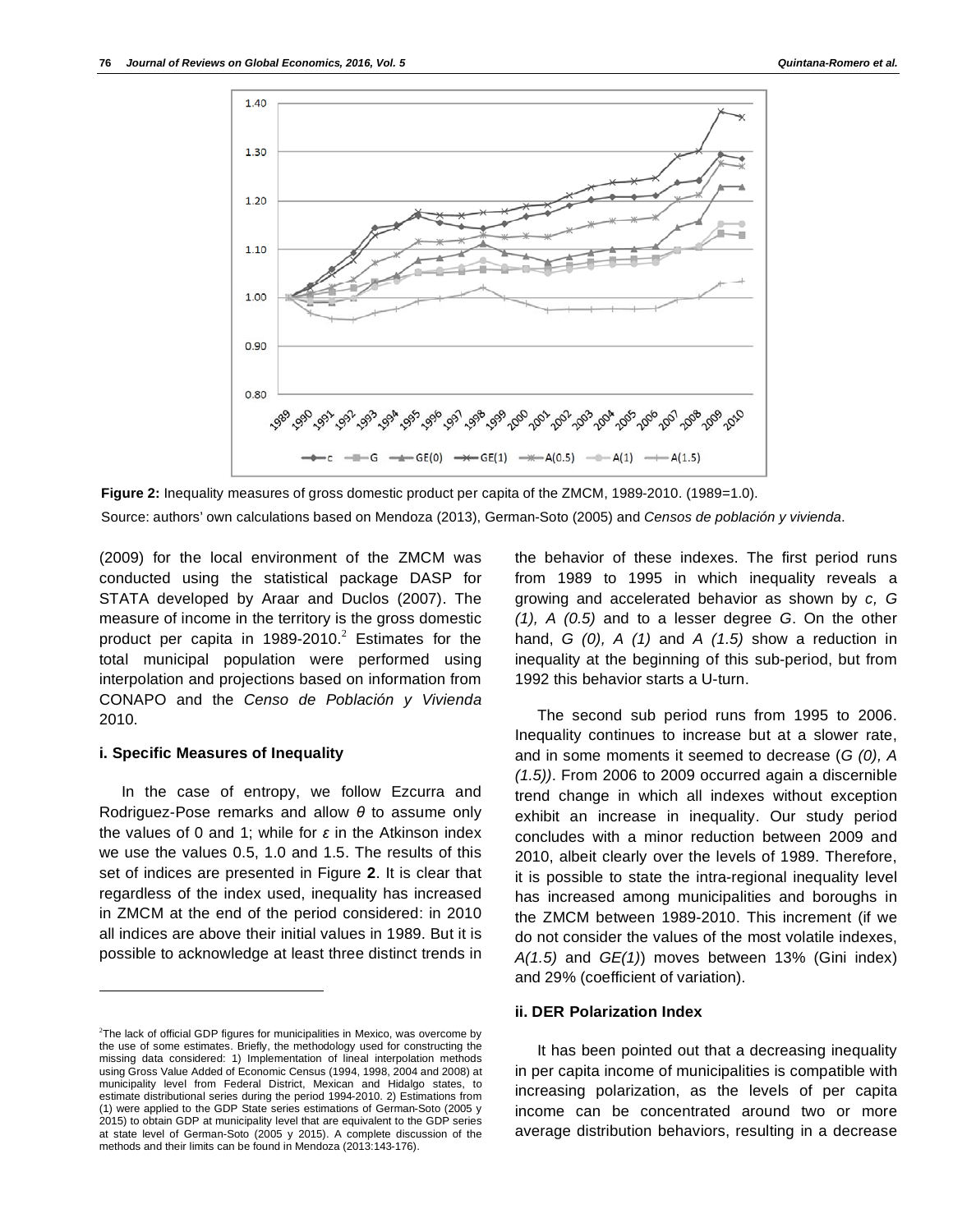

Figure 3: Polarization in the ZMCM, two groups (1989=1.0).

Source: authors' calculations based on Mendoza (2013), German-Soto (2005) and *Censos de población y vivienda*.



**Figure 4:** Polarization in the ZMCM, three groups (1989=1.0).

Source: authors' calculations based on Mendoza (2013), German-Soto (2005) and *Censos de población y vivienda*.

in dispersion with greater polarization (Quah 1994). To capture the existence of this possible effect, the data set used is partitioned into groups<sup>3</sup>. In this paper, the level of per capita gross domestic product was partitioned into two and three groups. Thus, for each

l

partition, *alpha* assumed values of 1.0, 1.3 and 1.6, whereas the parameter *beta* was kept fixed and equal to unity. The results are shown in Figures **3** and **4**.

When considering the case of partition into two groups (Figure **3**, bi-polarization) an increase around 20 to 28% in 2010 of the differences between groups is observed depending on the values taken by *alpha*. Similar to the case of the specific inequality measures, three sub-periods are observed: 1989-1995, 1995-2006

 $3$ The groups are obtained with the algorithm proposed by Davies and Shorrocks (1989), which permits to find the optimal partition of the distribution that minimizes the error term, i.e., minimizes the Gini index value among the formed groups.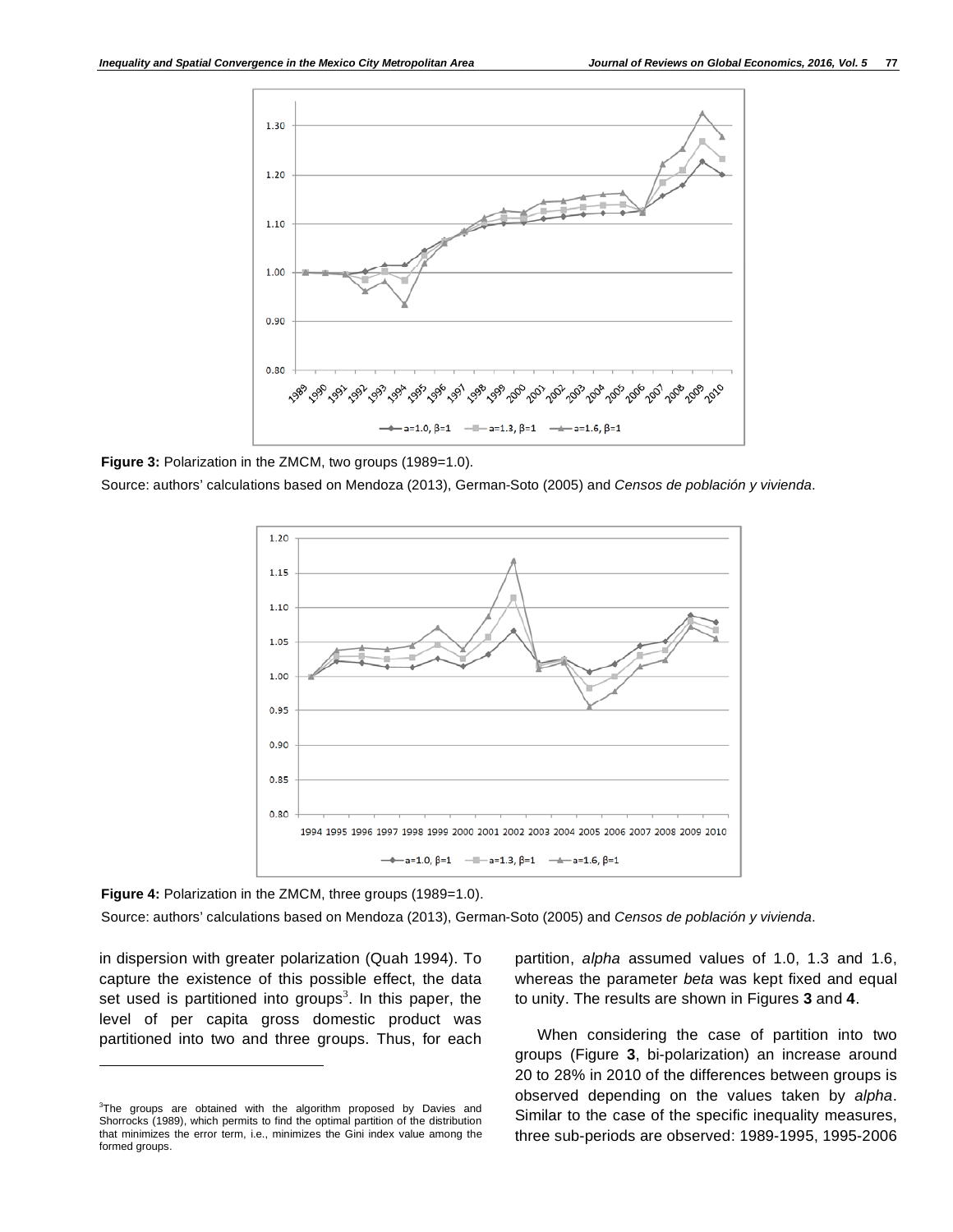and 2006-2010. In the first period, polarity increases although in some years it fluctuates according to two of the estimates, and it could even be said that it decreases, through 1995-2006 displays a conspicuous increase, albeit at a moderate pace. In the last subperiod and until 2009, the level of polarization between the two groups increased rapidly: between 10% and 20% in just three years.

# **iii. Non-Parametric Methods to Estimate Polarization**

We studied the so-called external shape of the distribution by calculating stochastic kernels of the per capita gross domestic product of municipalities and boroughs of ZMCM. The bandwidth or smoothing parameter (*h*) of the kernel distribution function used



**Figure 5:** Kernel density functions of GDP per capita from the municipalities and boroughs of the ZMCM (bandwidth, *h*, according to Silverman, 1986).

Source: authors' calculations based on Mendoza (2013), German-Soto (2005) and *Censos de población y vivienda*.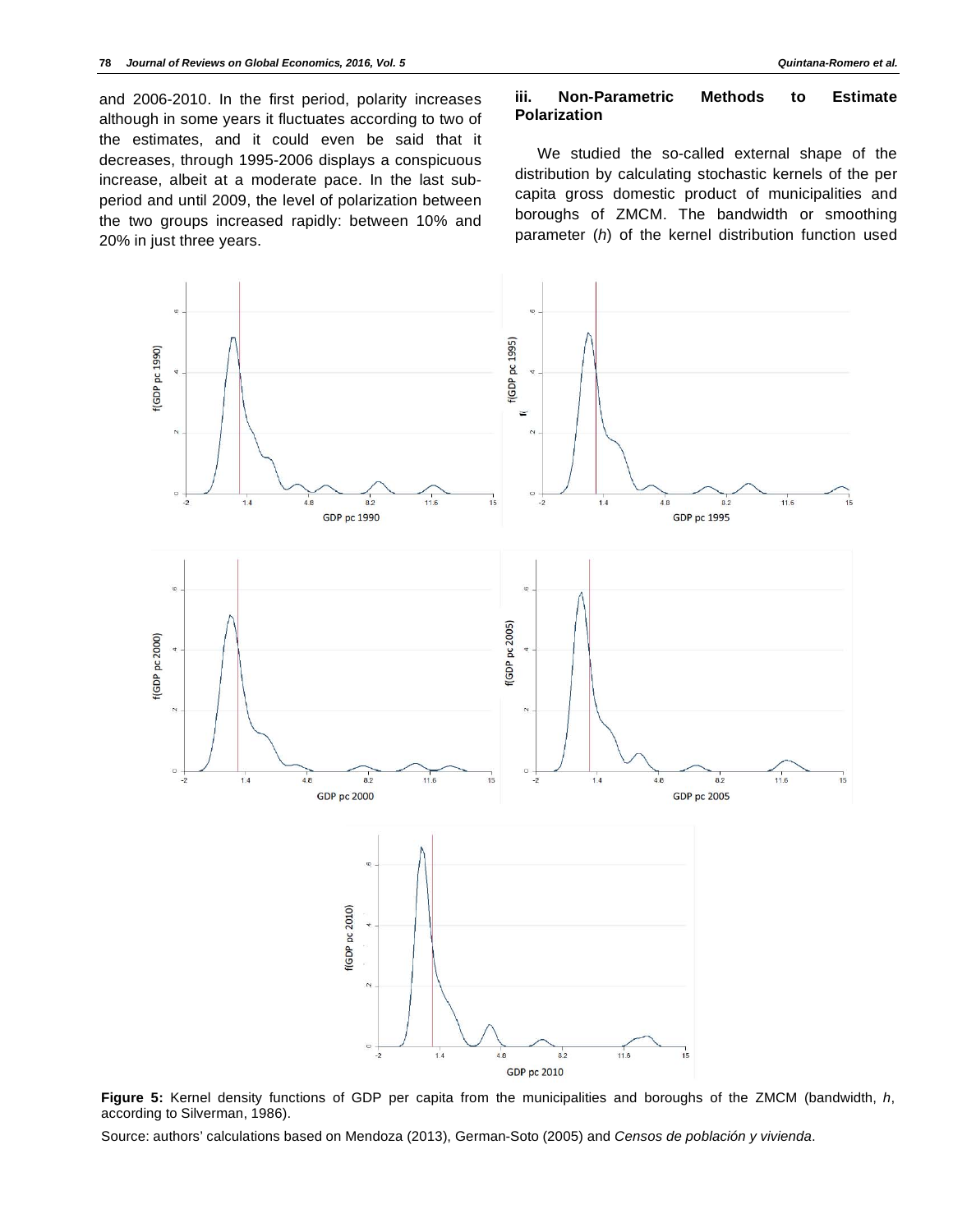here is optimal, according to Silverman (1986). Distribution functions are shown in Figure **5**.

Additionally, we describe the inside distribution dynamics that seeks to determine the persistence over time of the relative position of all municipalities and boroughs in a particular income group. We considered two versions of analysis; the first is a "traditional" perspective that presents a three-dimensional joint distribution graph of GDP per capita for two periods, 1990 and 2010 (Figure **6**), and the respective curve levels (Figure **7**). The second version of inside distribution analysis uses graphical instruments proposed by Hyndman *et al*. (1996), Hyndman (1996), and are resume by Basile (2007), these instruments

are the Stacked Conditional Density Plot graphs, corresponding to Figure **8**, and Highest Conditional Density Region graph (HDR), shown in Figure **9**.

Figure **5** displays the density functions of GDP per capita for the municipalities and boroughs of the metropolitan area in five-year periods from 1990 to 2010 and exhibits the external shape of the distribution. The vertical line that crosses the unit value on the abscissa indicates the average per capita GDP of the entire ZMCM: if the greatest "mass" of the density function is located around the average value it would indicate that most municipalities and boroughs of the metropolitan area have a per capita income close to the whole metropolitan zone. Nevertheless, this is not



**Figure 6:** Joint distribution of the GDP per capita kernel density of the ZMCM, 1990-2010. Source: authors' calculations based on Mendoza (2013), German-Soto (2005) and *Censos de población y vivienda*.



**Figure 7:** Level curves of the joint distribution of the GDP per capita kernel density of the ZMCM, 1990-2010. Source: authors' calculations based on Mendoza (2013), German-Soto (2005) and *Censos de población y vivienda*.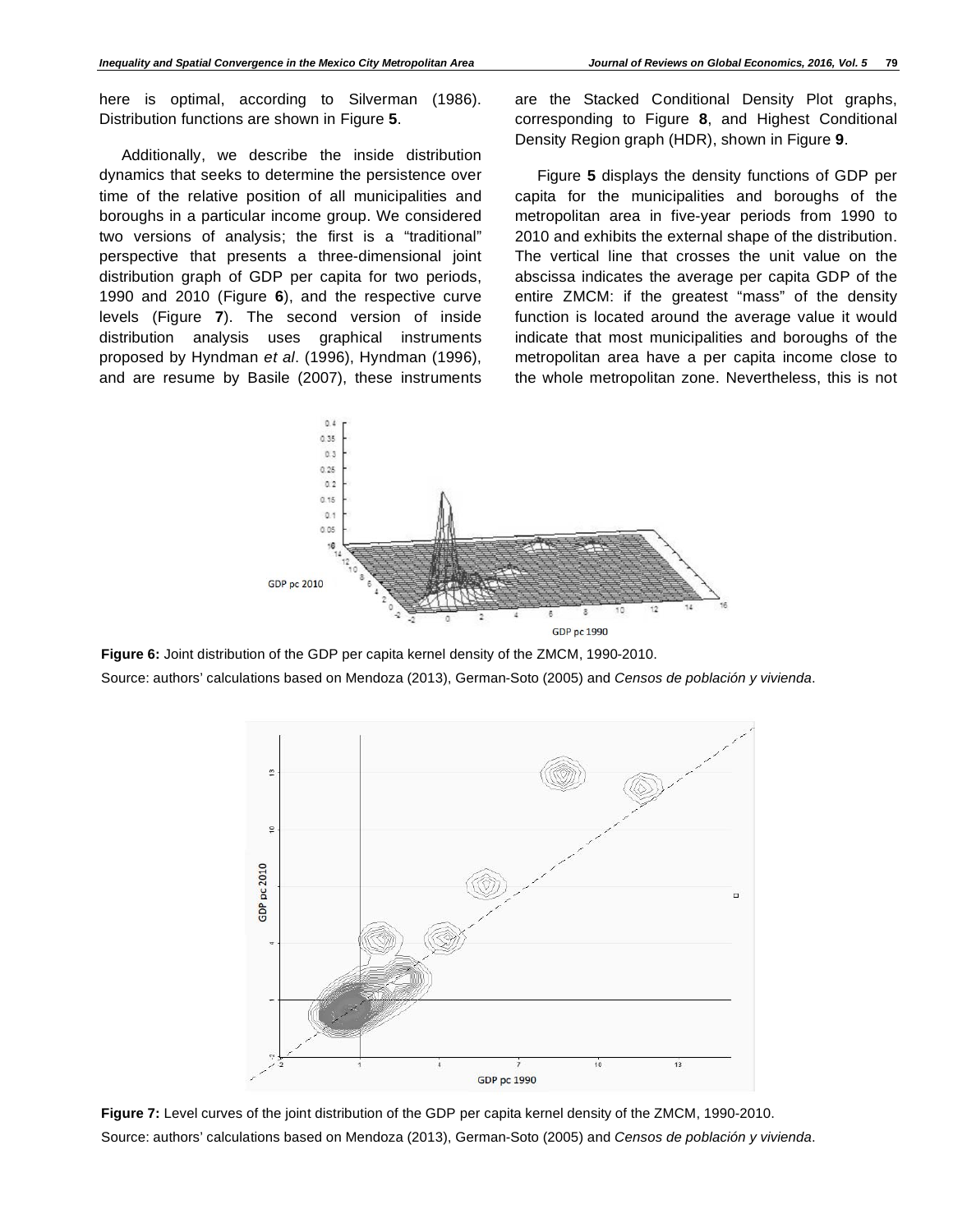the case because for each of the cuts, most municipalities and boroughs exhibited a per capita income lower than the overall average.

Figure **5** also exhibits a number of municipalities and boroughs with per capita income three to ten times higher than the metropolitan area average. Moreover, there is a sub-group whose income value was around 4.2 times the metropolitan average circa 2010. Changes in the shape of the distribution further indicate a gradual increase in the number of municipalities and boroughs possessing per capita income below the average, particularly from 2000 to 2010.

Figure **6** exhibits the joint distribution of the GDP per capita kernel density of the ZMCM from 1990 to 2010 in a three-dimensional perspective, while Figure **7** shows the level curves of the first, taken together constitute the traditional analysis of the dynamics of income distribution. Figure **7** reveals a divergent pattern in middle and high income once, in the period studied, part of the "mass" turns in an anti-clockwise direction, whereas municipalities and boroughs closer to the mean seem to remain unchanged. This graph also shows that most municipalities and boroughs cluster at an income level inferior to the study area average income.

Figures **8** and **9** are the alternative form of dynamic transition analysis discussed by Basile (2007), of which for purposes of convergence analysis the HDR graph is extremely important. The Stacked Conditional Density graph (Figure **8**) displays 76 conditional densities plotted next to each other in perspective; this graphic resource allows to observe changes in the shape of the variable distribution at the period  $t+T$  (2010) over the range of the same variable in period *t* (1990). Each univariate density plot describes the transition of the variable at the time  $t + \tau$  given its value at time  $t$ , yielding more information than the traditional approach as it puts emphasis on conditioning the probabilities.

In the Highest Conditional Density Regions graph (Figure **9**), each upright bands represents a projection in the Cartesian plane of the conditional density of *y* on *x*. In each of the bands it is shown the 25% (darker area), 50%, 75% and 90% (lighter area) of regions with a higher conditional density (HDRs). A High Density Region (HDR) is the smallest region of the sample containing a given probability (Basile 2007) In the case of a unimodal distribution, HDRs are exactly typical probabilities around the average value; however, in case of a multimodal distribution, the graph will display multiple discontinuous sub-regions.

A 45-degree line divides the graph; if the values 25 to 50% of HDRs are crossed by this diagonal it means that most of the elements of the distribution remain at time t+T in the place where they were in the period t



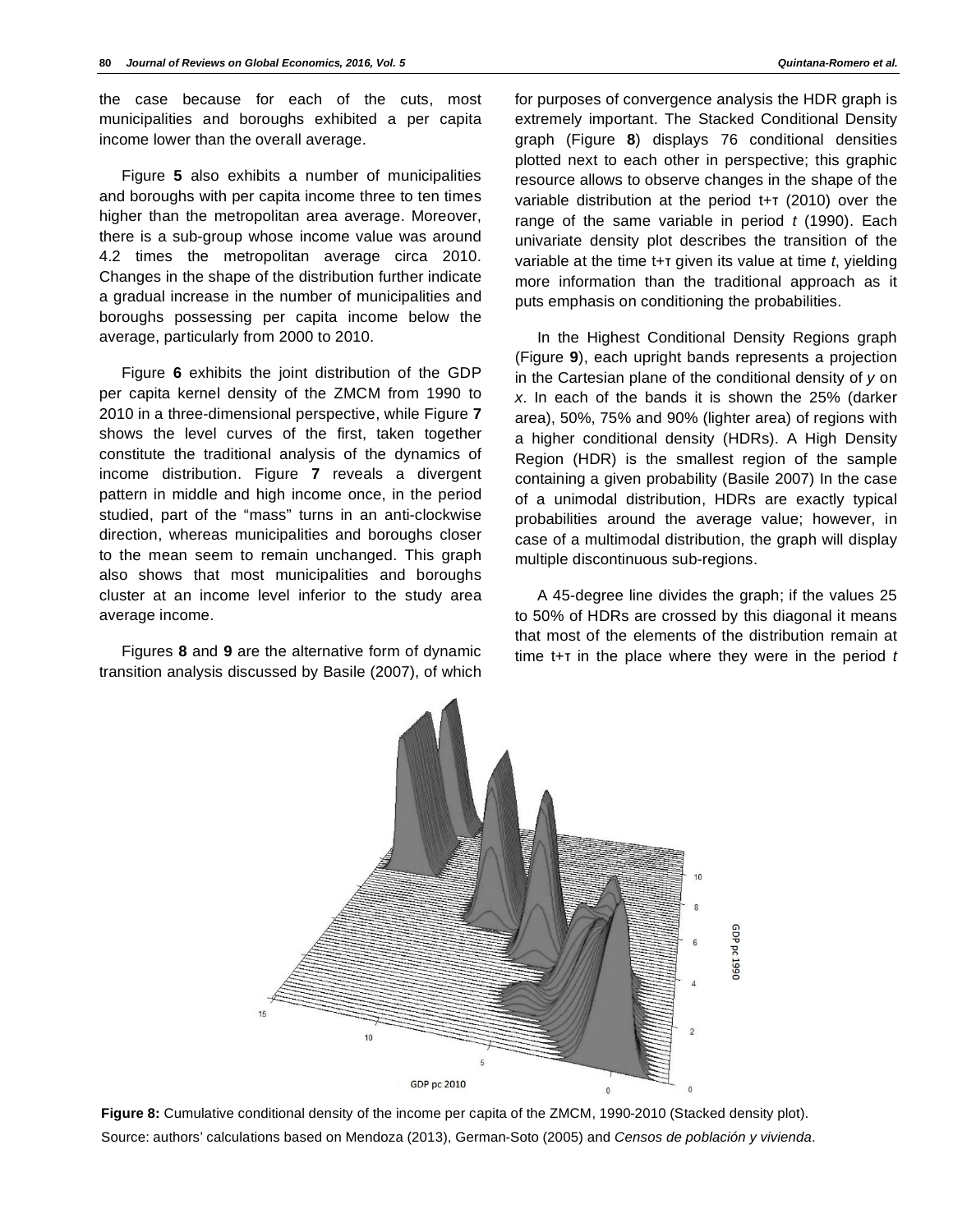

**GDP** pc 1990

**Figure 9:** High density regions of the income per capita conditional distribution of the ZMCM, 1990-2010 (HDR plot). Source: authors' own calculations based on Mendoza (2013), German-Soto (2005) and *Censos de población y vivienda*.

and, therefore, exists a *strong persistence*. If the 45 degree line only crosses the HDRs in their 75-90% values, exists a *weak persistence*.

A horizontal line intersecting the ordinate axis at zero and crossing all HDRs in the range 25-50% defines a *strong global convergence* towards equal distribution, while a line crossing all HDRs between values 70-90% defines a *weak global convergence*. On the other hand, if *some* HDRs are crossed by a horizontal line of any value in their ranges of 25-50% a *strong local convergence* or clubs happens, and it will be a *weak local convergence* if such line crosses the HDRs in the range of 70-90%. The modes of each distribution of the HDRs are shown as dark spots on the graph.

HDR graph reveals a strong persistence in low income levels (HDR as up to 3 times the average income of the ZMCM are crossed in the areas of 25 or 50%). There is no evidence of any sort of global convergence among municipalities and boroughs of the ZMCM. Nonetheless, information extracted from graphical analysis displays local convergence process or clubs.

At least four clubs can be distinguished. A first club of strong convergence around the metropolitan area average, a second group formed around the value of four times the metropolitan average (as observed in the cross-section kernel plots), a third group made up of the municipalities and boroughs with values close to seven times the average of the area studied and a last

club located about 13 times the metropolitan average. The largest of them is the one that revolves around the mean value. Regardless of that, it cannot be affirmed that municipalities and boroughs possessing a per capita income lower than the metropolitan average may improve in the next 20 years (since not all HDRS of these low-income groups are above the main diagonal).

To sum up, all the measures estimated here show that inequality has increased within municipalities and boroughs in the ZMCM. Inequality has moved alongside an increment of polarization as indicated not only by the EGR index, but also by the dynamic transition analysis itself. The latter not only shows effectively a process of polarization (revealing no global convergence paths), but also it is useful to identify at least four sub-groups or convergence clubs. Finally, it is essential to stress the enormous distance between the lowest income group (less than the metropolitan average) and the highest group, which is located 10 times above average.

### **6. CONCLUDING REMARKS**

By estimating several indexes it was demonstrated that inequality has increased within municipalities and boroughs of the ZMCM, and this phenomenon concurs with the increment in polarization. Through a dynamic transition analysis, it was shown that such process of polarization is characterized by the formation of four sub-groups or convergence clubs.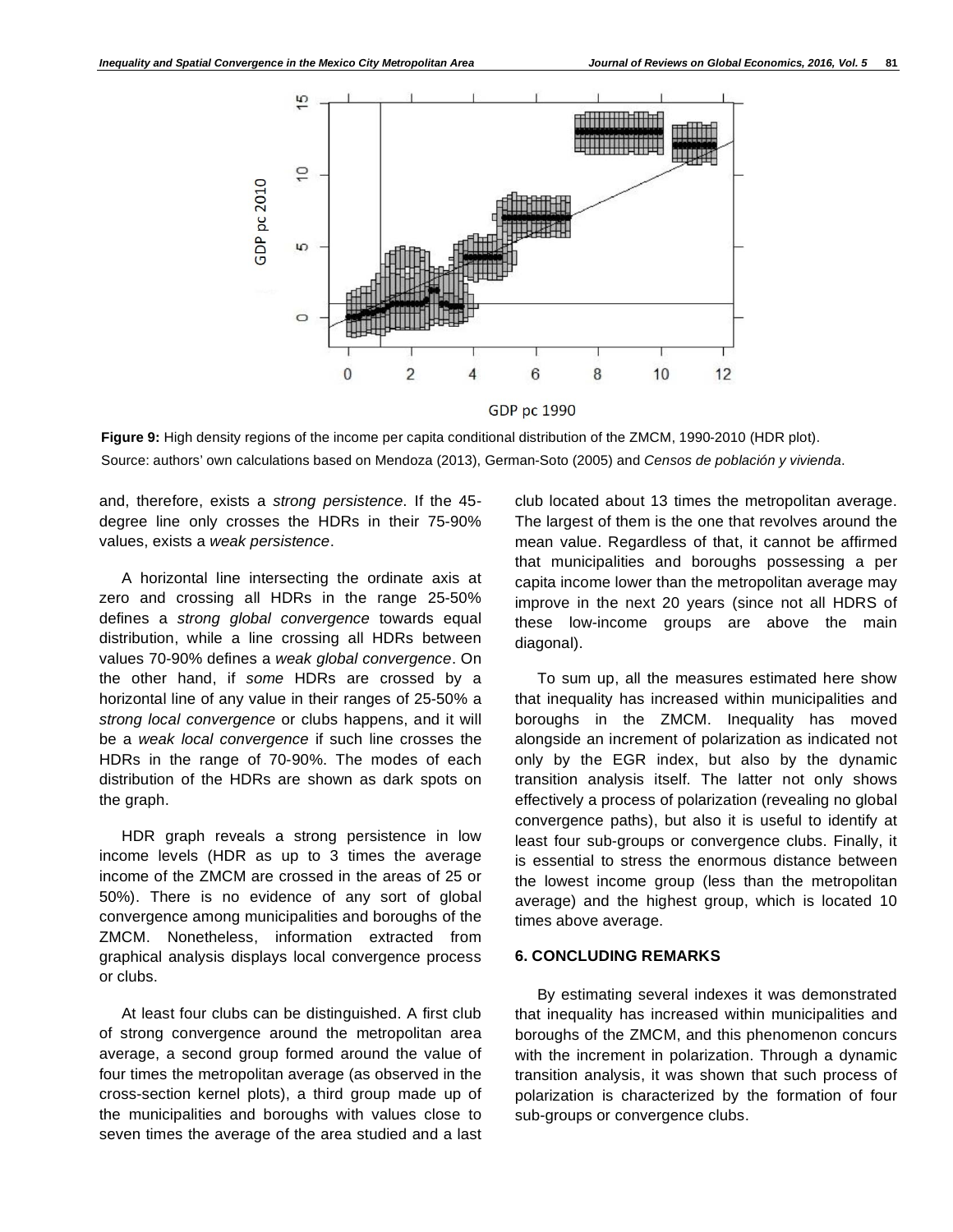All indices used reveal that inequality in the ZMCM has increased at the end of the studied period. In the period from 1989 to 2010 it is possible to notice at least three distinct trends in the behavior of the indices: from 1989 to 1995, in which inequality describes an upward behavior; a second period, from 1995 to 2006, in which inequality continues to rise but a slower pace; and a third period, from 2006 to 2009, where inequality is growing rapidly.

An increase of the polarity is observed if two groups are constructed, at the end of the period polarization increased between 20 and 28%. Three sub-periods can be distinguished: 1989-1995, in which polarity increases with oscillations; 1995-2006, where polarity unquestionably rose; and 2006-2010, where polarity grew rapidly.

Analysis of the shape of the distribution reveals that most municipalities and boroughs exhibited a per capita income lower than the average, besides the difference in the income level is up to 10 times the metropolitan area average. The number of municipalities and boroughs that have per capita income below the average rose. A divergent pattern in the middle and upper income became evident and a strong persistence in low-income levels became evident, whereas we didn't find any sort of global convergence among municipalities and boroughs of the ZMCM, but instead local convergence processes or clubs, were found.

### **ACKNOWLEDGEMENT**

This paper was written as part of the research project DGAPA-UNAM PAPIIT IN304214: Las ciudades creativas y su potencial para el desarrollo de las zonas metropolitanas en México.

#### **REFERENCES**

- Araar, Abdelkrim and Jean-Yves Duclos. 2007. *DASP: Distributive Analysis Stata Package*. PEP, World Bank, UNDP and Université Laval.
- Barro, Robert. 1991. "Economic Growth in a Cross-Section of Countries." Quarterly Journal of Economics 106: 407-43. http://dx.doi.org/10.2307/2937943
- Basile, Robert. 2007. "Intra-distribution dynamics of regional percapita income in Europe: evidence from alternative conditional density estimators." Istituto Di Studi E Analisi Economica, Working paper 75.
- Ben-David, Dan. 1994. "Income Disparity Among Countries and the Effects of Freer Trade." Pp. 45-64, in *Economic Growth and the Structure of Long-Run Development*, edited by L. Pasinetti and R. Solow: Macmillan.
- Blanchard, Oliver and Katz Lawrence. 1992. "Regional Evolutions." Brookings Papers on Economics Activity 23: 1-76. http://dx.doi.org/10.2307/2534556
- Borrayo, Rafael and Juan Manuel Castañeda. 2011. "Análisis de dinámica: Un enfoque no paramétrico aplicado a la región centro de México (1988-2003)." Problemas del Desarrollo 167 (42): 7-44.
- Carlino, G. A. 1992. "Are regional per capita earnings diverging?" Business Review, Federal Reserve Bank of Philadelphia: 3- 12.
- Chávez, Ana and Julio Guadarrama. 2004. "La región central de México en transición: tendencias económicas y migratorias al final del milenio." Pp. 147-187 in *Procesos metropolitanos y grandes ciudades*, edited by G. Aguilar: H. Cámara de Diputados LIX Legislatura, México.
- CONAPO. 2005. *Delimitación de las zonas metropolitanas de México*. Secretaría de Desarrollo Social. Consejo Nacional de Población/Instituto Nacional de Estadística, Geografía e Informática.
- Connolly, Priscilla. 1993. "La reestructuración económica y la ciudad de México." Pp. 45-70 in *Dinámica urbana y procesos sociopolíticos, lecturas de actualización sobre la ciudad de México*, edited by R. Coulomb and E. Duhau. México: CENVI-UAM Azcapotzalco.
- Crihfield, J. B. and M.P.H. Panggabean. 1995. "Growth and Convergence in U.S. Cities." Journal of Urban Economics 38:138–65. http://dx.doi.org/10.1006/juec.1995.1026
- Davis, J. and A. Shrrocks. 1989. "Optimal grouping of income and wealth data." Journal of Econometrics 42: 97-108. http://dx.doi.org/10.1016/0304-4076(89)90078-X
- Drennan, M. P. and J. Lobo. 1999. "A Simple Test for Convergence of Metropolitan Income in the United States." Journal of Urban Economics 46: 350-359. http://dx.doi.org/10.1006/juec.1998.2126
- Drennan, M. P. 1996. "The interruption of income convergence and income growth in large cities in the 1980s." Urban Studies 33(1): 63-71.
	- http://dx.doi.org/10.1080/00420989650012121
- Esteban, J. and D. Ray. 1994. "On the measurement of polarization." Econometrica 62: 819-852. http://dx.doi.org/10.2307/2951734
- Ezcurra, Roberto and Andrés Rodríguez-Pose. 2009. "Measuring the regional divide." Pp. 329-353 in *Handbook of regional growth and development theories*, edited by R. Capello and P. Nijkamp. Edward Elgar Publishing. http://dx.doi.org/10.4337/9781848445987.00026
- Felipe, J. and J. McCombie. 2015. The aggregate production function and the measurement of technical change `Not even wrong`. Edward Elgar Publishing,
- Galor, Oded. 1996. "Convergence? Inferences from Theoretical Models." The Economic Journal 106: 1056-69.
- Garnick, D. H. 1990. "Accounting for regional differences in per capita personal income growth: an update and extension." Survey of Current Business 70: 29-40.
- German-Soto, Vicente. 2005. "Generación del producto interno bruto mexicano por entidad federativa, 1940-1992." El Trimestre Económico, 72(3): 617–653.
- Glaeser, E. L., J. A. Scheinkman and A. Shleifer. 1995. "Economic Growth in a Cross-Section of Cities." Journal of Monetary Economics 36:117–143. http://dx.doi.org/10.1016/0304-3932(95)01206-2
- Hyndman, R. 1996. "Computing and Graphing Highest Density Regions." The American Statistician 50: 120-126.
- Hyndman, R., D. Bashtannyk and G. Grunwald. 1996. "Estimating and visualizing conditional densities." Journal of Computational and Graphical Statistics 5: 315-336.
- Isaac, Jorge and Luis Quintana. 2012. "Industria y vaciamiento productivo regional en México." Pp. 39-64 in *Desarrollo regional y urbano*, edited by José L. Calva. México: Juan Pablos.